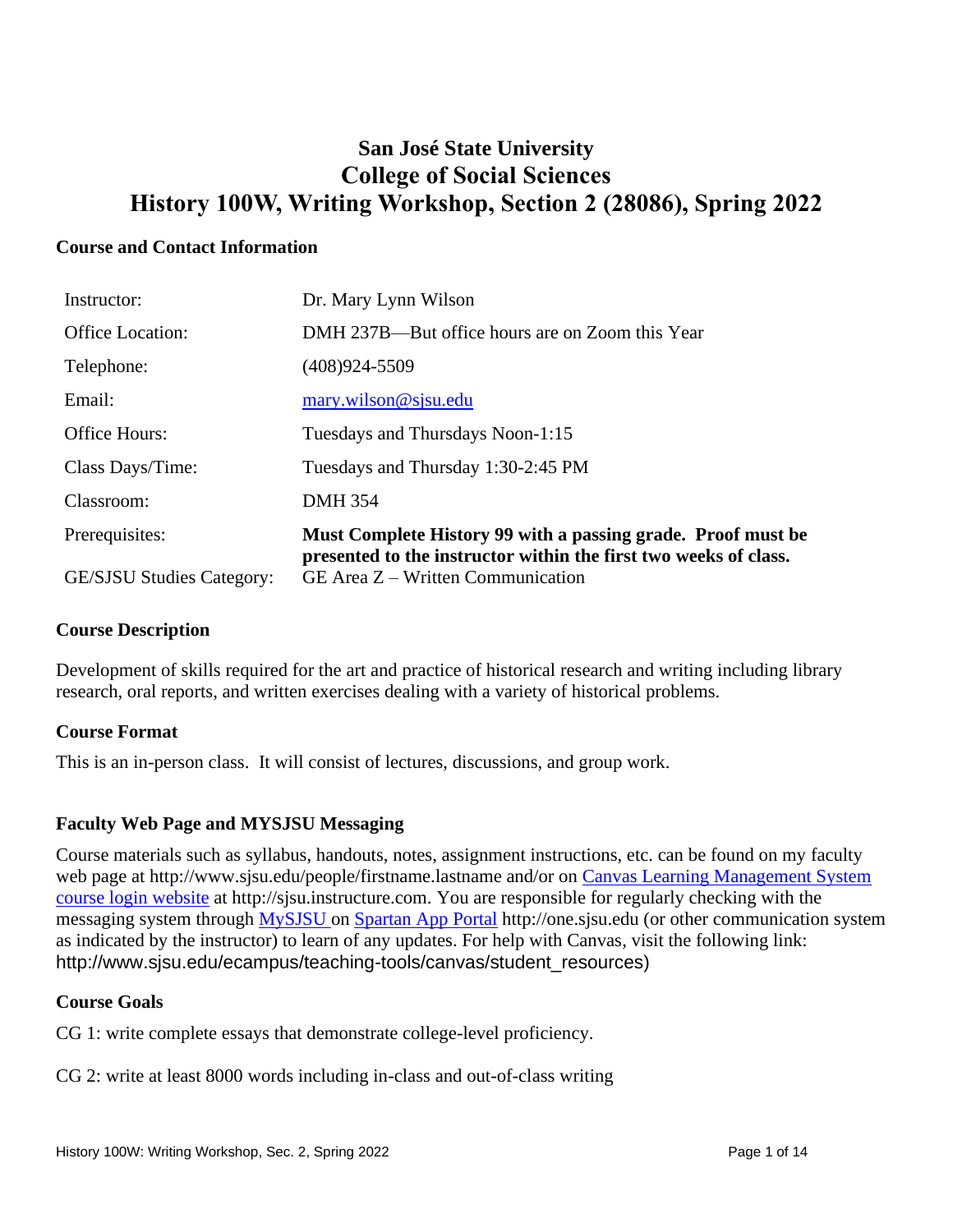## **GE Learning Outcomes (GELO)**

Upon successful completion of this GE course, students will be able to:

GELO 1: produce discipline-specific written work that demonstrates upper-division proficiency in language use, grammar, and clarity of expression.

GELO 1 is satisfied by Paper 1, 2 and 3.

GELO 2: explain, analyze, develop, and criticize ideas effectively, including ideas encountered in multiple readings and expressed in different forms of discourse. GELO 2 is satisfied by Paper 2 and 3.

GELO 3: organize and develop essays and documents for both professional and general audiences. GELO 3 is satisfied by the thesis statement, outline, draft, and final paper of Paper 1, 2, and 3.

GELO 4: organize and develop essays and documents according to appropriate editorial and citation standards. GELO 4 is satisfied by the Citation Assignment and Papers 1, 2, and 3.

GELO 5: locate, organize, and synthesize information effectively to accomplish a specific purpose, and to communicate that purpose in writing. GELO 5 is satisfied by Papers 1, 2, and 3.

#### **Course Learning Outcomes (CLO)**

Upon successful completion of this course, students will be able to:

CLO 1: write about social, economic, political, religious, and/or philosophical tenets of at least two cultures that existed before 1750. CLO 1 is satisfied by Paper 1 and 2.

CLO 2: use the University library and library resources. CLO 2 is satisfied by the bibliographies for paper 2 and 3 and Papers 2 and 3.

CLO 3: organize and develop all parts of an essay including thesis statements, outlines, drafts, and bibliographies. CLO 3 is satisfied by the thesis assignments, outlines, drafts, and bibliographies for Papers 1, 2, and 3.

CLO 4: write a clear, concise, argumentative, and academic history paper. CLO 4 is satisfied by Papers 1, 2, and 3.

CLO 5: effectively and considerately peer review other students' writing. CLO 5 is satisfied by the peer-review assignment for thesis statements, outlines and drafts for Papers 1, 2, and 3.

CLO 6: present a formal academic paper. CLO 6 is satisfied by the Oral Presentation.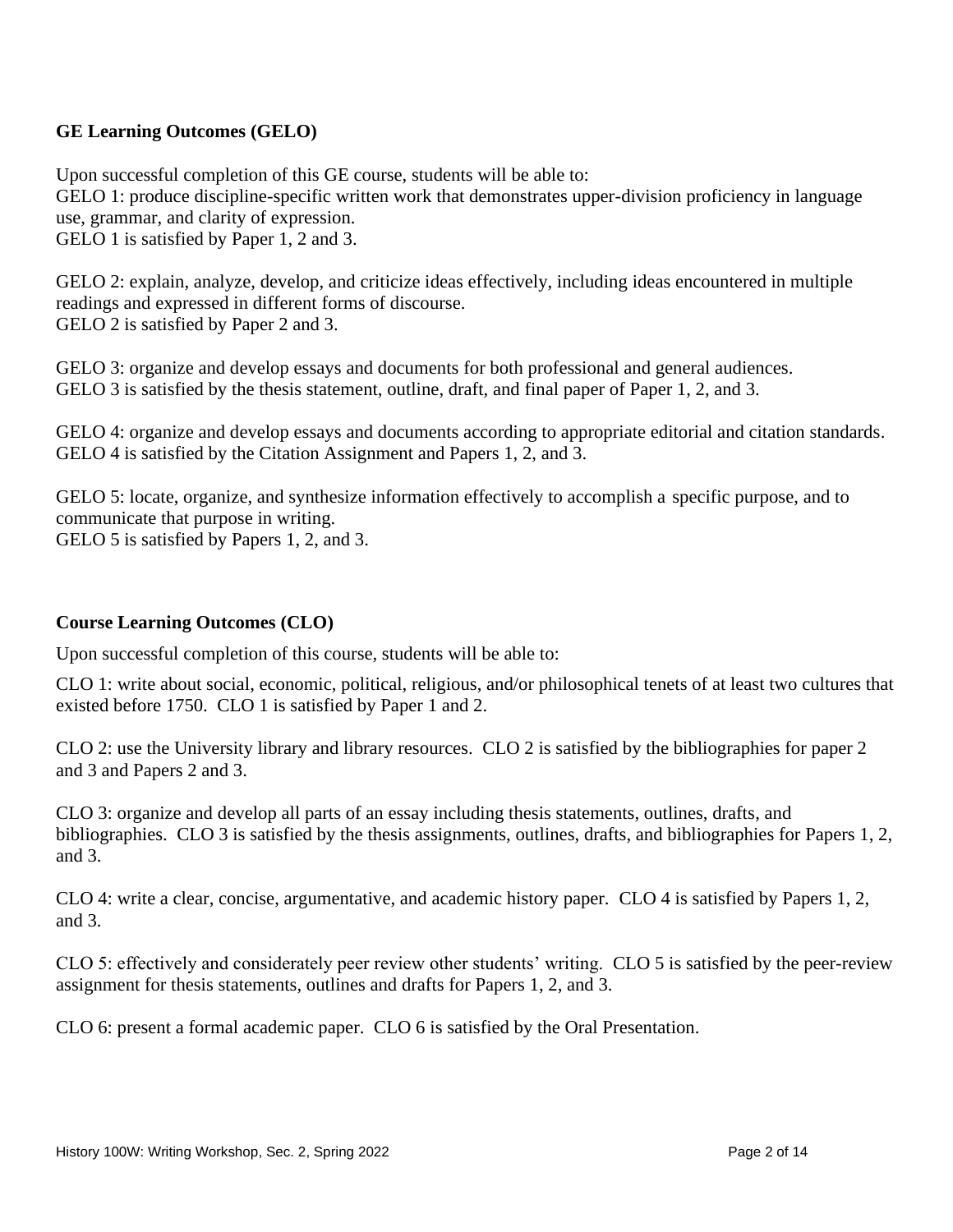CLO 7: use correctly Turabian (CMS) format for citing, notes, and bibliography while correctly quoting, paraphrasing, and summarizing without plagiarizing. CLO 7 is satisfied by the Citation Assignment, the bibliographies for Papers 2 and 3, and Papers 1, 2, and 3.

## **Required Texts/Readings**

#### **Textbook**

Geoffrey of Monmouth. *The History of the Kings of Britain.* Translated and Edited by Michael A. Faletra. Ontario, Canada: Broadview Press, 2008. (ISBN: 978-1-55111-639-6) Required.

*Popol Vuh: The Sacred Book of the Maya, The Great Classic of Central American Spirituality.* Translated and Edited by Allen J. Christenson. Norman, OK: University of Oklahoma Press, 2007. (ISBN: 978-0-8061-3839- 8) Required.

Turabian, Kate. *A Manual for Writers of Research Papers, Theses, and Dissertation: Chicago Style for Students & Researchers.* Revised by Wayne Booth, Gregory Colomb, and Joseph Williams, Joseph Bizup, and William T. Fitzgerald. 9<sup>th</sup> ed. Chicago: Chicago University Press, 2018. (ISBN:13: 978-0226430577) (Required)

#### O**ther Readings**

All required and recommended readings other than the textbooks listed above are available on the course Canvas learning management system.

You will need a good **dictionary** and **thesaurus** that you can use and bring to class on days that we are peer reviewing. These resources can be hard copies or soft copies accessible online.

#### **Library Liaison**

Our library contact is Nyle Monday, Phone 408-808-2041 and Email [Nyle.Monday@sjsu.edu](mailto:Nyle.Monday@sjsu.edu)

#### **Course Requirements and Assignments**

Success in this course is based on the expectation that students will spend, for each unit of credit, a minimum of 45 hours over the length of the course (normally three hours per unit per week) for instruction, preparation/studying, or course related activities, including but not limited to internships, labs, and clinical practica. Other course structures will have equivalent workload expectations as described in the syllabus.

#### **In-Class Writing Assignment**

- Format: The essay should be at least 3 hand-written pages long.
- Content: Four quotes will be supplied in class for students to choose one on which to write an argumentative essay discussing two historical events that illustrate the point of the quote. This should be a complete essay.
- Purpose: This assignment will give a baseline of how the student writes and thinks.
- Grading: The final draft should be as error free as the student can make it. The criteria for graded papers states the standards by which this assignment will be graded.

Fulfills Goals/Outcomes: CG 1 & 2, GELO 1 & 5, CLO 3 & 4.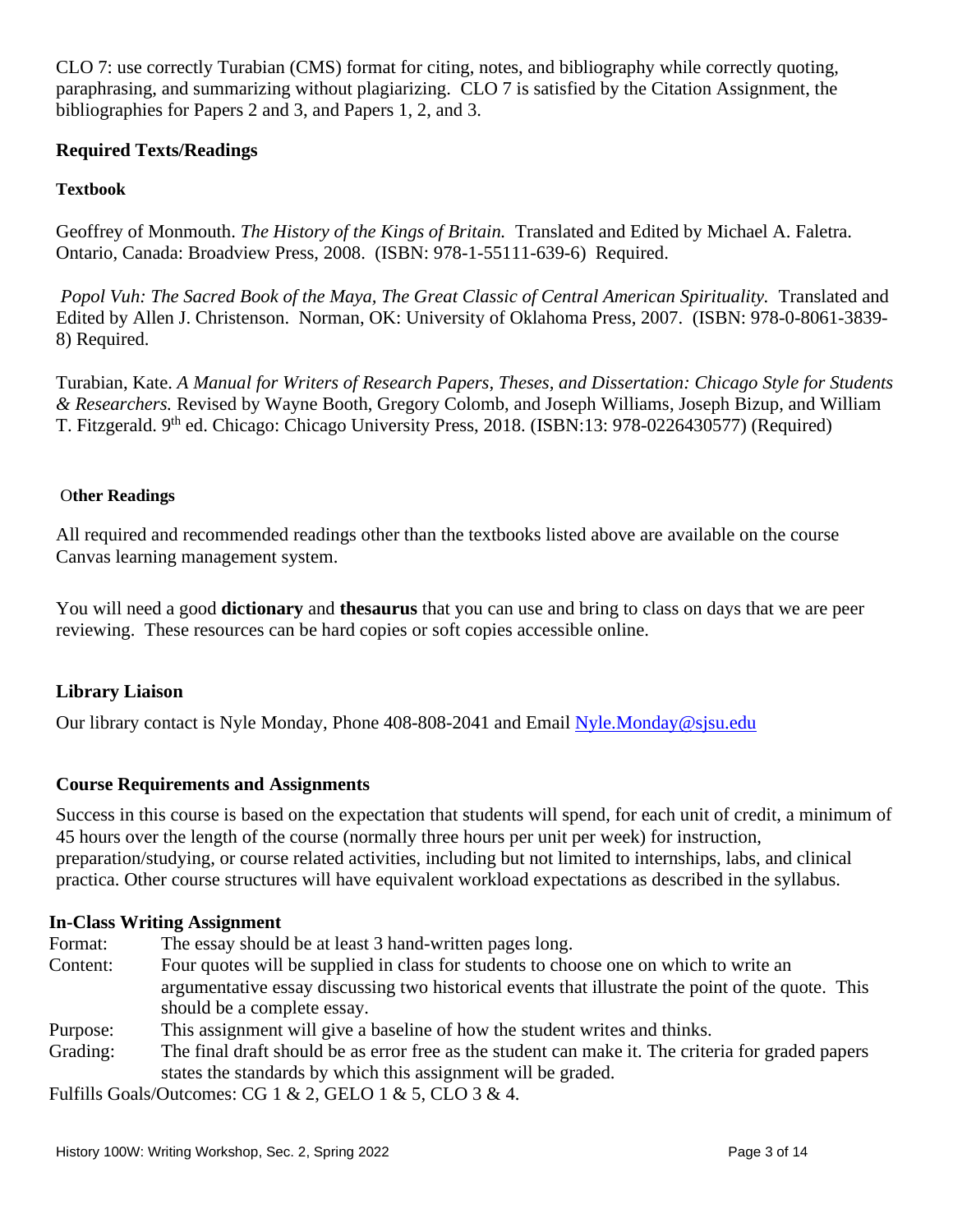#### **Citation Assignment**

- Format: This assignment must have one-inch to one and  $\frac{1}{2}$ -inch margins all around and be in 12 point Times Roman font. This assignment should be double spaced on 8½ by 11½ paper.
- Content: Each student chooses two pages from *A History of the Kings of Britain.* The student will state the page numbers at the top of the assignment. The student will summarize the entire two pages, without plagiarizing, into one paragraph. The student will label this section "Summary." The student will next choose a paragraph, of at least eight sentences, from different pages in the same book. The student will then paraphrase this paragraph without plagiarizing. The student will label this section "Paraphrasing." Both sections should be appropriately introduced and cited as the student would in a formal paper.
- Purpose: The purpose of this assignment is to check that the student understands the principles of quotation, paraphrasing, and summarizing and understands the use of CMS when citing sources.
- Grading: This assignment will be graded on the quality of the quotations, paraphrasing, and summarizing and on the quality of the citations.

Fulfills Goals/Outcomes: GELO 1 & 4, CLO 7.

#### **Geoffrey of Monmouth Paper – General Information**

Write a paper on an aspect of *The History of the Kings of Britain*. Your paper should use the primary source of *The History of the Kings of Britain* to illuminate some aspect of British civilization and culture in the twelfth century CE. Elements of this assignment include a Topic/Thesis paper, the extensive outline of the paper (5-6 pages), a draft of the paper (8-10 pages), and the final paper (8-12 pages). The paper and all elements of the paper should be in CMS format.

#### **Geoffrey of Monmouth Paper–Thesis/Topic**

- Format: This assignment must have one-inch margins all around and be in 12 point Times Roman font. This assignment should be double spaced on 8½ by 11½ paper. The assignment should be approximately one to two pages long.
- Content: Write in sentence form the tentative topic for your Geoffrey of Monmouth paper. Write your tentative thesis statement in bold. In one or two paragraphs, briefly summarize what you think you will write about in your paper. You should write in complete sentences and use universitylevel spelling, grammar, and punctuation. This should be at least half a page in length.
- Purpose: The purpose of this assignment is to provide the class an understanding of your topic and thesis for discussion. This assignment will also check that you are planning an analytical paper and help you to refocus your paper if needed.
- Grading: This assignment is graded on the appropriateness of the thesis statement and summary. The criteria for graded papers states the standards by which this assignment will be graded.

## Fulfills Goals/Outcomes: CG 2, GELO 1, CLO 3 & 4.

#### **Geoffrey of Monmouth Paper -- Extensive Outline**

- Format: Bring 5 copies of this assignment to class. This assignment must have one-inch to one and ½-inch margins all around and be in 12 point Times Roman font. This assignment should be double spaced on  $8\frac{1}{2}$  by  $11\frac{1}{2}$  paper. The assignment should be approximately five to six pages long.
- Content: Write the extensive outline of your Geoffrey of Monmouth paper. You should include your thesis statement at the beginning. Each paragraph should be outlined with a topic sentence and the evidence you will use to support the topic sentence. You also need to include your interpretation/analysis of the evidence. You should have proofread this material at least once before you submit it. While this paper does not need footnotes, it should have some indication of what you are citing.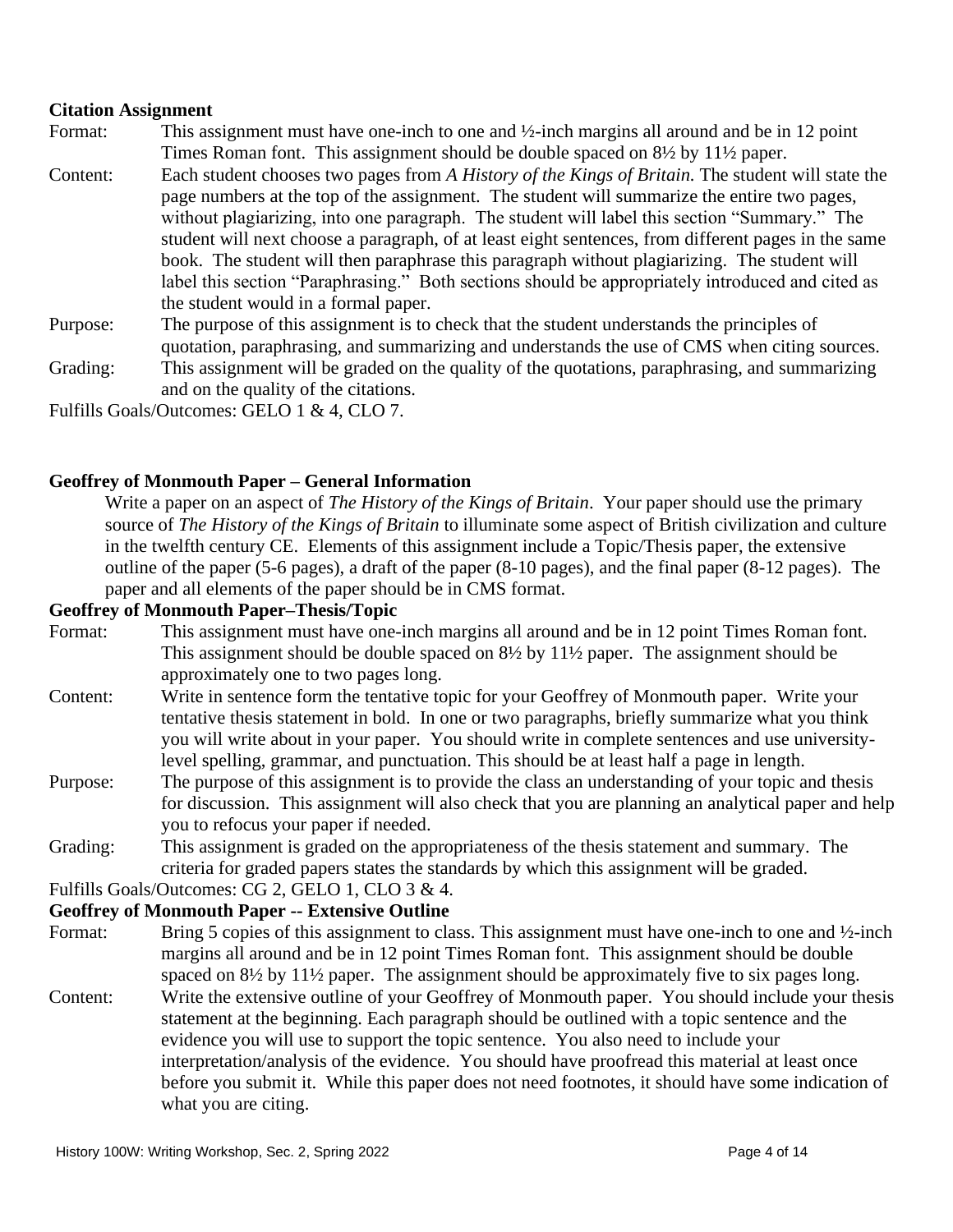Purpose: The purpose of this assignment is to provide feedback to the author on the organization, focus, and mechanics of the paper.

Grading: This assignment is graded on the completeness of your outline.

Fulfills Goals/Outcomes: GELO 1, 2, 3, 4, & 5 and CLO 1, 3, 4, & 5.

## **Geoffrey of Monmouth Paper – Complete Draft**

- Format: Bring 3 copies of this assignment to class. This assignment must have one-inch to one and  $\frac{1}{2}$ -inch margins all around and be in 12 point Times Roman font. This assignment should be double spaced on  $8\frac{1}{2}$  by  $11\frac{1}{2}$  paper. The assignment should be at least eight pages long.
- Content: Write the complete draft of your Geoffrey of Monmouth paper. Each paragraph should have an identifiable topic sentence. You need to argue your thesis throughout the paper and analyze and interpret the evidence you present. You should have proofread this material at least once before you submit it. You should not print out your outline again–this will not be worth any points. You need a complete paper.
- Purpose: The purpose of this assignment is to provide feedback to the author on the organization, focus, and mechanics of the paper.
- Grading: This assignment is graded on the number of pages you complete and the completeness of the draft.

Fulfills Goals/Outcomes: GELO 1, 2, 3, 4, & 5 and CLO 1, 3, 4, & 5.

## **Geoffrey of Monmouth Paper – Final Paper**

Format: This assignment should follow the suggested guidelines in Appendix A of Turabian.

- Content: This is your final of your Geoffrey of Monmouth paper.
- Purpose: The purpose of this assignment is to show that the student can write an 8-10 page argumentative paper at the university level.

Grading: The criteria for graded papers states the standards by which this assignment will be graded.

Fulfills Goals/Outcomes: CG 1 & 2; GELO 1, 2, 3, 4, & 5; CLO 1, 3, 4, 7, & 8.

#### *Popol Vuh* **– General Information**

Write a paper on an aspect of *Popol Vuh*. Your paper should use the primary source of *Popol Vuh* to illuminate some aspect of Mayan civilization and culture in the early sixteenth century CE. You should use at least 5 peer-reviewed books or articles to support your thesis or to refute in your paper. Elements of this assignment include a Topic/Thesis paper, the extensive outline of the paper (5-6 pages), an annotated bibliography, the complete draft of the paper (8-10 pages), and the final paper of 8-12 pages. The paper and all elements of the paper should be in CMS format.

#### *Popol Vuh* **– Thesis, Topic, and Summary**

Format: This assignment must have one-inch margins all around and be in 12-point Times Roman font. This assignment should be double spaced on 8½ by 11½ paper. The assignment should all be approximately one to two pages long.

- Content: Write in sentence form the tentative topic for your *Popol Vuh* paper. Write your tentative thesis statement in bold. In one or two paragraphs, briefly summarize what you think you will write about in your paper. You should write in complete sentences and use university-level spelling, grammar, and punctuation. This should be at least half a page long.
- Purpose: The purpose of this assignment is to provide the class an understanding of your topic and thesis for discussion. This assignment will also ensure that you are planning an analytical paper and help you to refocus your paper if needed.
- Grading: This assignment is graded on the appropriateness of the thesis statement and summary. The criteria for graded papers state the standards by which this assignment will be graded.

Fulfills Goals/Outcomes: CG 2, GELO 1, CLO 3 & 4.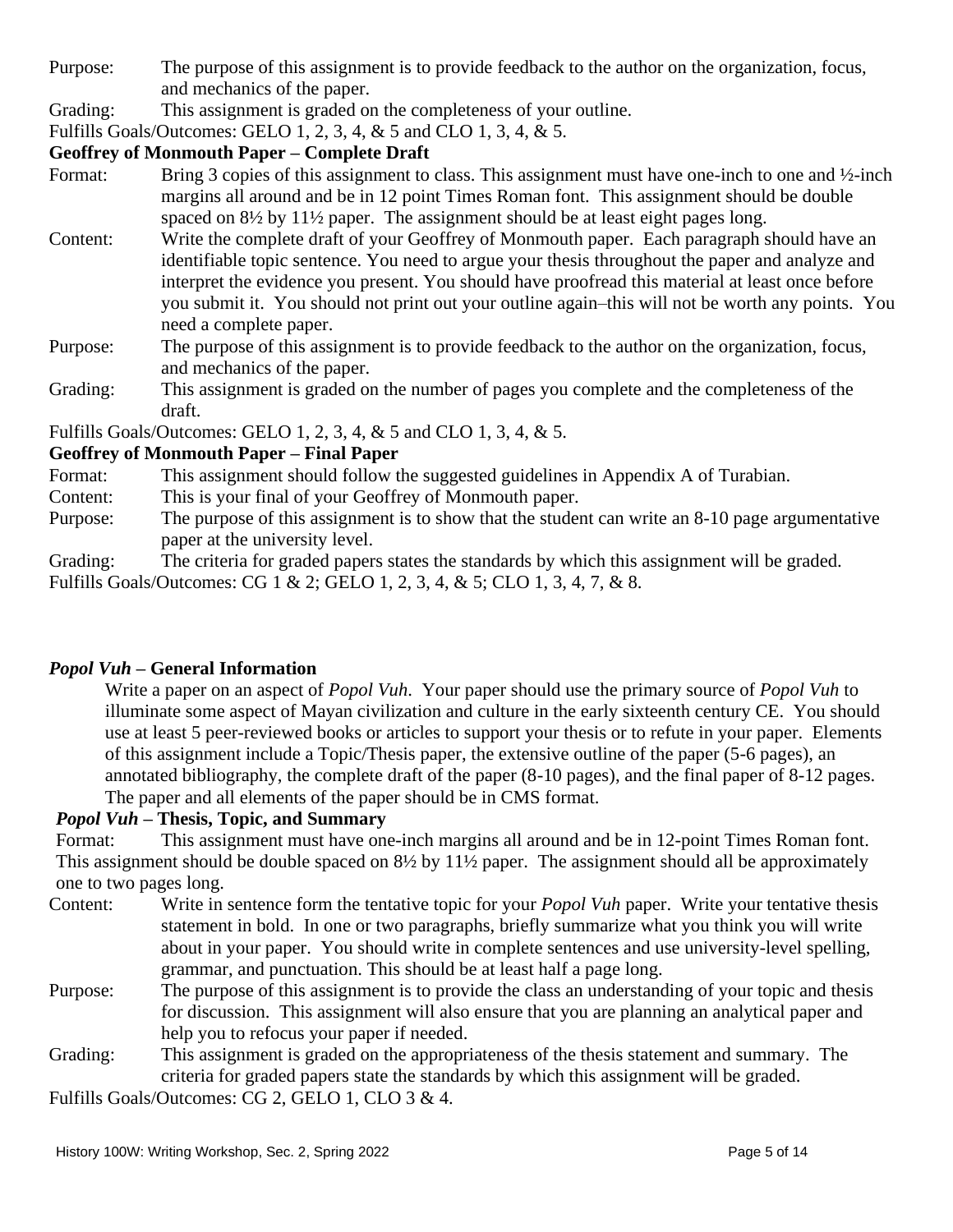## *Popol Vuh* **– Annotated Bibliography**

- Format: This assignment must have one-inch margins all around and be in 12-point Times Roman font. This assignment should be double spaced on 8½ by 11½ paper. The assignment should all be approximately one to two pages long.
- Content: Using CMS format, write bibliographic notes for 5 sources related to Mayan civilization and culture or early sixteenth century Spanish culture and civilization. These sources should be academic, peer-reviewed sources. You should include at least one book and at least two 10-30 page scholarly articles. The annotated bibliography should include a full bibliographic note, the credentials of the authors, and a sentence stating how you will use the source in your paper.
- Purpose: The purpose of this assignment is to allow the students to use library research skills to find appropriate sources for their papers, to practice using CMS to format bibliographic notes, and to help the student analyze what sources are academic.
- Grading: This assignment is graded on the appropriateness of the source and CMS format.

Fulfills Goals/Outcomes: GELO 4; CLO 2 & 7.

#### *Popol Vul* **– Extensive Outline**

- Format: Bring 5 copies of this assignment to class. This assignment must have one-inch to one and  $\frac{1}{2}$ -inch margins all around and be in 12 point Times Roman font. This assignment should be double spaced on  $8\frac{1}{2}$  by  $11\frac{1}{2}$  paper. The assignment should all be approximately five to six pages long.
- Content: Write the extensive outline of your *Popol Vuh* paper. You should include your thesis statement. Each paragraph should be outlined with a topic sentence and the evidence you will use to support the topic sentence. You also need to include your interpretation/analysis of the evidence. You should have proofread this material at least once before you submit it.
- Purpose: The purpose of this assignment is to provide feedback to the author on the organization, focus, and mechanics of the paper.
- Grading: This assignment is graded on the completeness of your outline.

Fulfills Goals/Outcomes: GELO 1, 2, 3, 4, & 5 and CLO 1, 3, 4, & 5.

#### *Popol Vuh* **– Complete Draft**

- Format: Bring 3 copies of this assignment to class. This assignment must have one-inch to one and  $\frac{1}{2}$ -inch margins all around and be in 12 point Times Roman font. This assignment should be double spaced on  $8\frac{1}{2}$  by  $11\frac{1}{2}$  paper. The assignment should be approximately eight to ten pages long.
- Content: Write the complete draft of your *Popol Vuh* paper. Each paragraph should have an identifiable topic sentence. You need to argue your thesis throughout the paper and analyze and interpret the evidence you present. You should have proofread this material at least once before you submit it. You should not print out your outline again–this will not be worth any points. You need a complete paper.
- Purpose: The purpose of this assignment is to provide feedback to the author on the organization, focus, and mechanics of the paper.
- Grading: This assignment is graded on the number of pages you complete and the completeness of the draft.

Fulfills Goals/Outcomes: GELO 1, 2, 3, 4, & 5 and CLO 1, 3, 4, & 5.

#### *Popol Vuh* **– Final Paper**

- Format: This assignment should follow the suggested guidelines in Appendix A of Turabian.
- Content: This is your final draft of your *Popol Vuh* paper.
- Purpose: The purpose of this assignment is to show that the student can write an 8-12 page argumentative paper at the university level.

Grading: The criteria for graded papers states the standards by which this assignment will be graded. Fulfills Goals/Outcomes: CG 1 & 2; GELO 1, 2, 3, 4, & 5; CLO 1, 3, 4, & 7.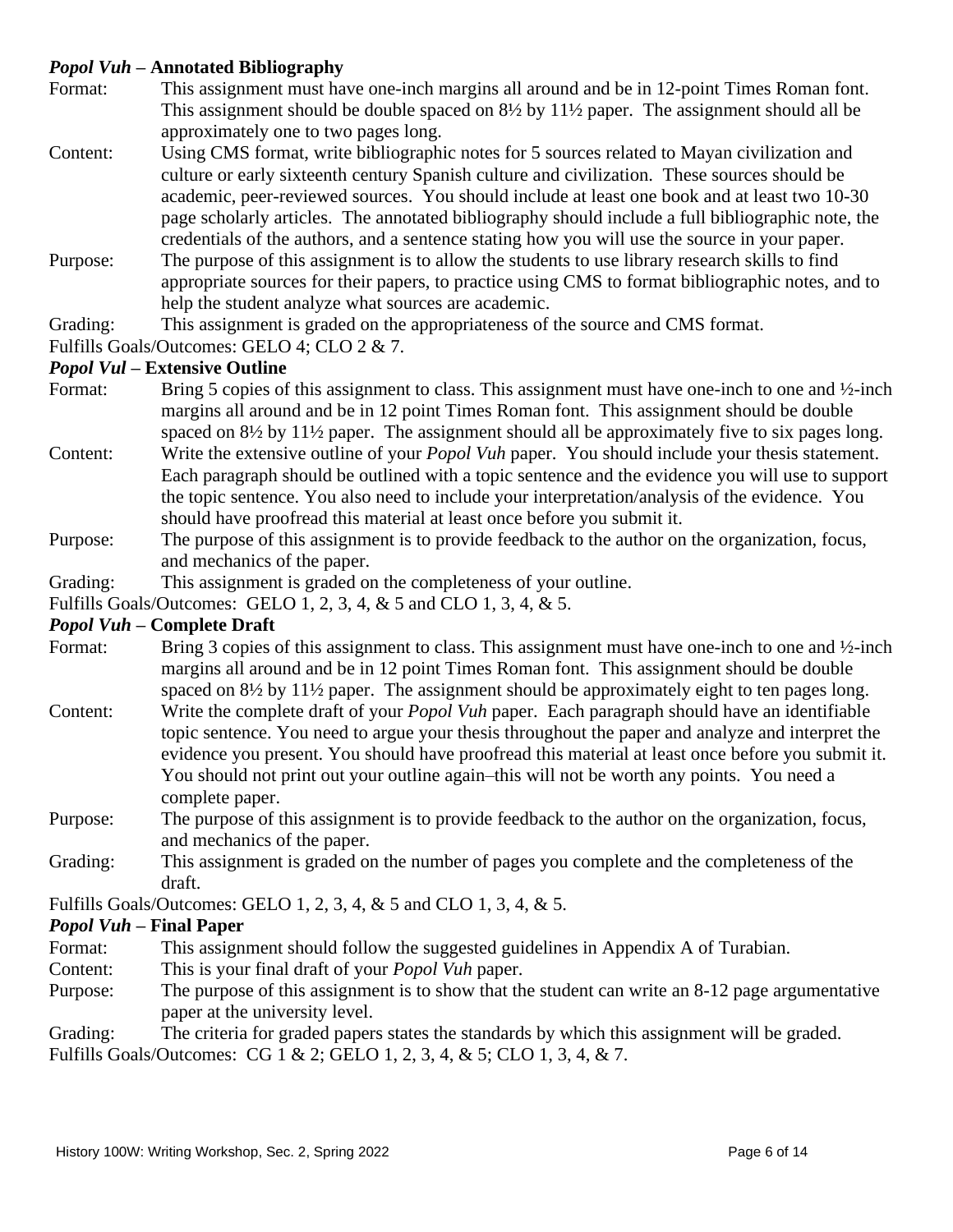## **Research Paper General Information**

Write a historical research paper based on primary sources of your selection. The instructor must approve your primary sources and your topic. The paper should illuminate some aspect of civilization and culture. You should use at least 3 primary sources, not including newspapers, and at least 5 peerreviewed articles or books to support your thesis or to refute in your paper. Elements of this assignment include a Topic/Thesis paper, the extensive outline of the paper (5-6 pages), an annotated bibliography, the complete draft of the paper (7-9 pages), and the final paper of 10-15 pages. The paper and all elements of the paper should be based on CMS format. You will also present a 5-minute oral presentation on this paper based on the criteria that will be presented in class.

#### **Research Paper – Thesis, Topic, and Summary**

- Format: This assignment must have one-inch margins all around and be in 12-point Times Roman font. This assignment should be double spaced on 8½ by 11½ paper. The assignment should be approximately one to two pages long.
- Content: Write in sentence form the tentative topic for your Research paper. Write your tentative thesis statement in bold. In one or two paragraphs, briefly summarize what you think you will write about in your paper. You should write in complete sentences and use university-level spelling, grammar, and punctuation. This needs to be at least a half page long.
- Purpose: The purpose of this assignment is to provide the class an understanding of your topic and thesis for discussion. This assignment will also check that you are planning an analytical paper and help you to refocus your paper if needed.
- Grading: This assignment is graded on the appropriateness of the thesis statement and summary. The criteria for graded papers states the standards by which this assignment will be graded.
- Fulfills Goals/Outcomes: CG 2, GELO 1, CLO 3 & 4.

### **Research Paper – Annotated Bibliography**

- Format: This assignment must have one-inch margins all around and be in 12-point Times Roman font. This assignment should be double spaced on  $8\frac{1}{2}$  by  $11\frac{1}{2}$  paper. The assignment should be approximately one page long.
- Content: Using CMS format, write bibliographic notes for 5 sources related to your topic. These sources should be academic, peer-reviewed sources. You should include at least one book and at least two 10-30 page scholarly articles. The annotated bibliography should include a full bibliographic note, the credentials of the authors, and a sentence stating how you will use the source in your paper.
- Purpose: The purpose of this assignment is to allow the students to use library research skills to find appropriate sources for their papers and to practice using Turabian to format bibliographic notes.
- Grading: This assignment is graded on the appropriateness of the source. The criteria for graded papers states the standards by which this assignment will be graded.

Fulfills Goals/Outcomes: GELO 4; CLO 2 & 7.

#### **Research Paper – Extensive Outline**

- Format: Bring 5 copies of this assignment to class. This assignment must have one-inch to one and ½-inch margins all around and be in 12-point Times Roman font. This assignment should be double spaced on  $8\frac{1}{2}$  by  $11\frac{1}{2}$  paper. The assignment should all be approximately five to six pages long.
- Content: Write the extensive outline of your Research paper. You should include your thesis statement. Each paragraph should be outlined with a topic sentence and the evidence you will use to support the topic sentence. You also need to include your interpretation/analysis of the evidence. You should have proofread this material at least once before you submit it.
- Purpose: The purpose of this assignment is to provide feedback to the author on the organization, focus, and mechanics of the paper.
- Grading: This assignment is graded on the completeness of your outline.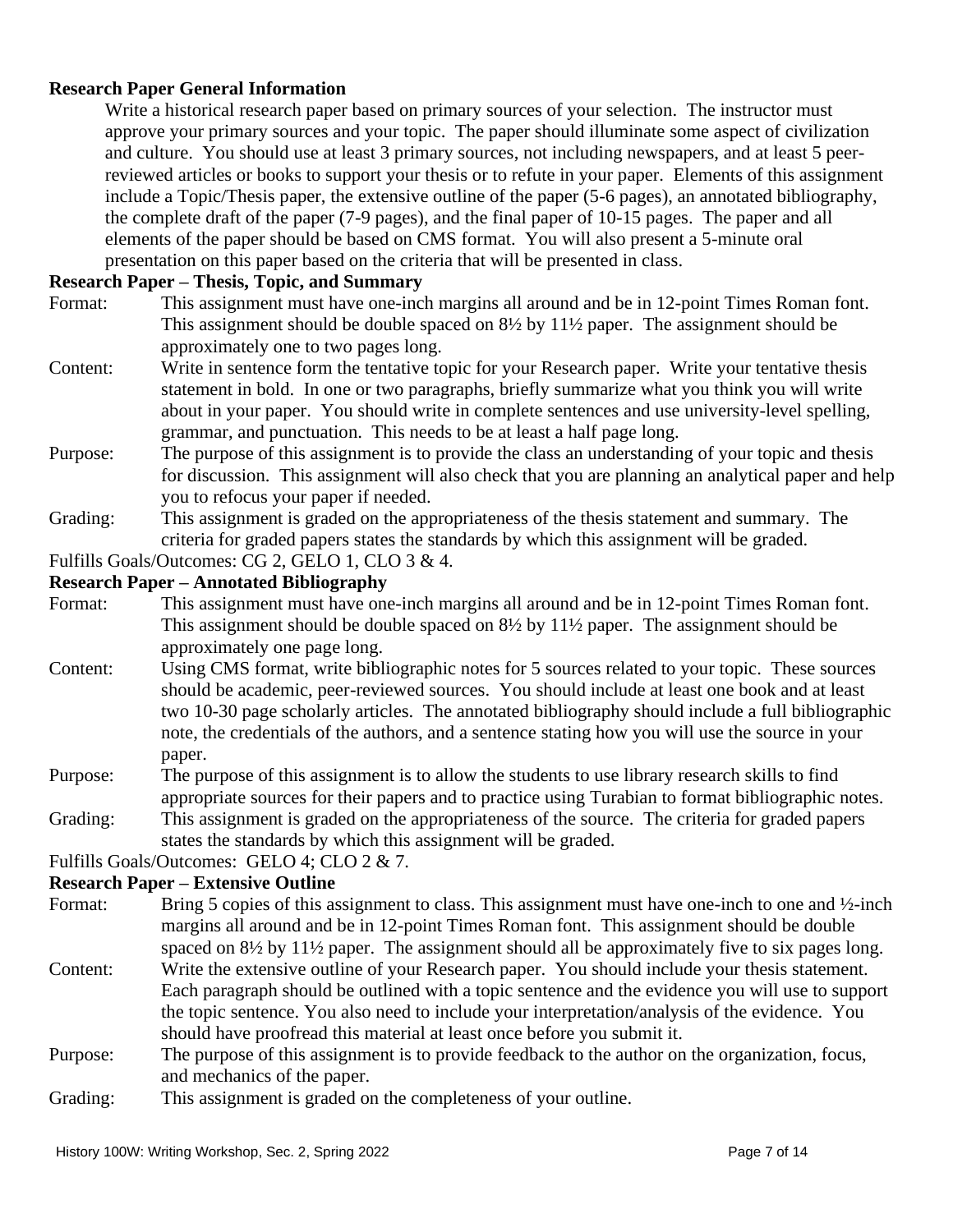## **Research Paper – Complete Draft**

- Format: Bring 3 copies of this assignment to class. This assignment must have one-inch to one and  $\frac{1}{2}$ -inch margins all around and be in 12-point Times Roman font. This assignment should be double spaced on  $8\frac{1}{2}$  by  $11\frac{1}{2}$  paper. The assignment should all be approximately ten to fifteen pages long.
- Content: Write the complete draft of your Research paper. You should include your thesis statement even if you do not have an introductory paragraph, yet. Each paragraph should have an identifiable topic sentence. You also need to include your interpretation/analysis of the evidence. You should have proofread this material at least once before you submit it.
- Purpose: The purpose of this assignment is to provide feedback to the author on the organization, focus, and mechanics of the paper.
- Grading: This assignment is graded on the number of pages and the completeness of the outline.

Fulfills Goals/Outcomes: GELO 1, 2, 3, 4, & 5 and CLO 1, 3, 4, & 5.

## **Oral Presentation of Final Research Paper**

Format: Each student will have approximately 5 minutes to present his/her basic research to the class. This will be timed.

- Content: Student should state thesis statement clearly and present evidence to support the thesis statement while acknowledging sources.
- Purpose: The purpose of this assignment is the give students experience in public speaking in an academic setting to prepare them for any conferences they might want to attend.
- Grading: This assignment is graded on presentation skills (eye contact, avoidance of distracting mannerisms, enthusiasm) and the content mentioned above. The presentation should also include a visual aid that helps in the understanding of the topic. Being under or over time will lower the student's grade.

Fulfills Goals/Outcomes: CLO 6.

#### **Research Paper – Final Paper**

- Format: This assignment should follow the suggested guidelines in Appendix A of Turabian.
- Content: This is your final draft of your Research paper.
- Purpose: The purpose of this assignment is to show that the student can write an 10-15 page argumentative paper at the university level.

Grading: The criteria for graded papers states the standards by which this assignment will be graded.

Fulfills Goals/Outcomes: CG 1 & 2; GELO 1, 2, 3, 4, & 5; CLO 1, 3, 4, & 7.

#### **Final Examination or Evaluation**

The final exam will be an Oral Presentation of the Paper 3. The final exam will be given on our final exam day in our classroom.

#### **Grading Information**

| Grade  | Points      | Percentage |
|--------|-------------|------------|
| A plus | 981 to 1000 | 98 to 100% |
|        | 921 to 980  | 92 to 98%  |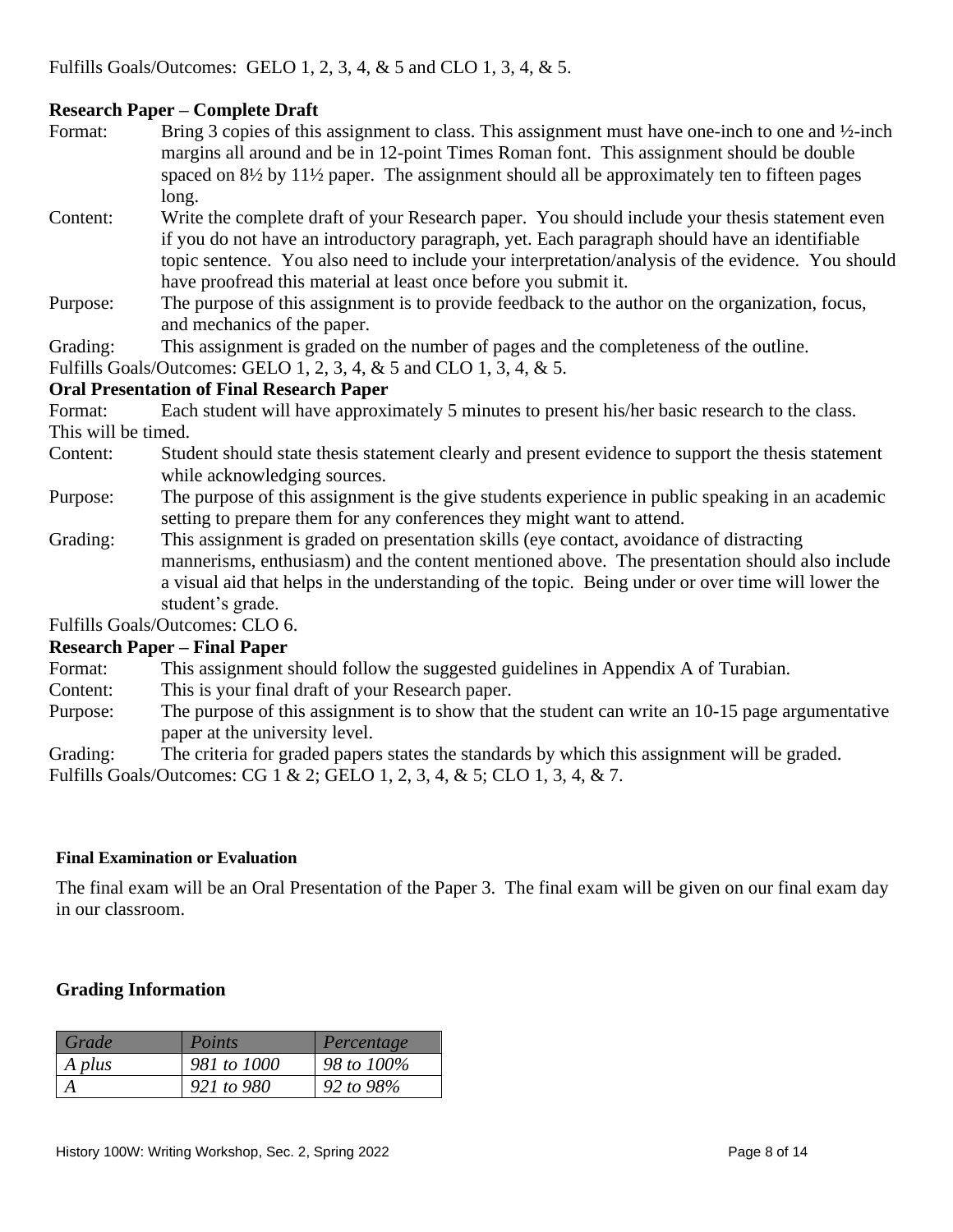| Grade         | Points     | Percentage |
|---------------|------------|------------|
| A minus       | 900 to 921 | 90 to 92%  |
| B plus        | 881 to 899 | 88 to 89 % |
| B             | 821 to 880 | 82 to 88%  |
| B minus       | 800 to 820 | 80 to 82%  |
| $C$ plus      | 781 to 799 | 78 to 79%  |
| $\mathcal{C}$ | 721 to 780 | 72 to 78%  |
| $C \, minus$  | 700 to 720 | 70 to 72%  |
| $D$ plus      | 681 to 699 | 68 to 69%  |
| D             | 621 to 680 | 62 to 68%  |
| $D$ minus     | 600 to 620 | 60 to 62%  |

| Assignment                                                       | Percentage | Points      |
|------------------------------------------------------------------|------------|-------------|
| In-Class Writing Assignment                                      | 5%         | 50          |
| <b>Citation Assignment</b>                                       | 10%        | 100         |
| Paper 1- Geoffrey of Monmouth, A History of the Kings of Britain |            |             |
| <b>Thesis</b>                                                    | 2%         | 20          |
| Peer Review of Thesis                                            | 1%         | 10          |
| <b>Extensive Outline</b>                                         | 5%         | 50          |
| Peer Review of Outline                                           | 1%         | 10          |
| <b>Draft</b>                                                     | 2.5%       | 25          |
| Peer Review of Draft                                             | 1%         | 10          |
| Final Draft of Paper                                             | 10%        | 100         |
|                                                                  |            |             |
| Paper 2- The Popol Vuh                                           |            |             |
| <b>Thesis</b>                                                    | 2%         | 20          |
| Peer Review of Thesis                                            | 1%         | 10          |
| Bibliography                                                     | 2.5%       | 25          |
| <b>Extensive Outline</b>                                         | 5%         | 50          |
| Peer Review of Outline                                           | 1%         | 10          |
| <b>Draft</b>                                                     | 2.5%       | 25          |
| Peer Review of Draft                                             | 1.%        | 10          |
| Final Draft of Paper                                             | 10%        | 100         |
|                                                                  |            |             |
| Paper 3-Research Paper                                           |            |             |
| <b>Thesis</b>                                                    | 2%         | 20          |
| Peer Review of Thesis                                            | 1%         | 10          |
| Bibliography                                                     | 2.5%       | 25          |
| <b>Extensive Outline</b>                                         | 5%         | 50          |
| Peer Review of Outline                                           | 1%         | 10          |
| <b>Draft</b>                                                     | 2.5%       | 25          |
| Peer Review of Draft                                             | 1%         | 10          |
| Final Draft of Paper                                             | 10%        | 100         |
|                                                                  |            |             |
| <b>Oral Presentation</b>                                         | 12.5%      | 125         |
| Total                                                            | 100%       | 1000 points |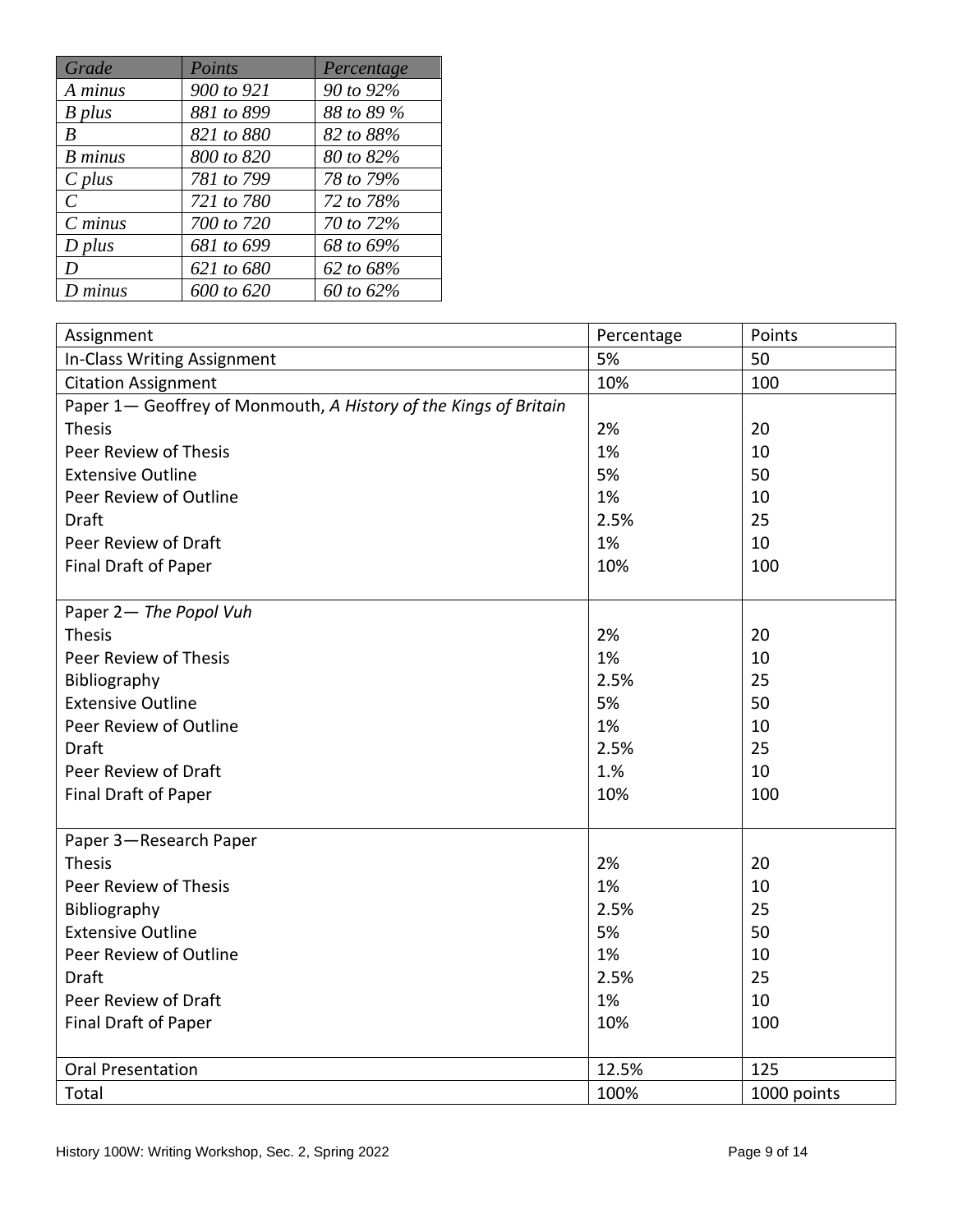Possible Make-Up Work:

A student can make up one assignment that is not a paper for up to 50 points. This is not extra credit. This is for students that miss an assignment.

10 Points – Complete Library Tutorial on Plagiarism

20 Points – Complete Library Tutorials on Plagiarism and Paraphrasing

25 Points – Complete Library Tutorials on Plagiarism, Paraphrasing, and Assignment Calendar

50 Points – Complete Library Tutorials on Plagiarism, Paraphrasing, Assignment Calendar, and Primary **Sources** 

Please discuss this option with your instructor if you miss an assignment.

Submission of Papers:

All final drafts of papers must be submitted on Canvas. All papers should be in Turabian and follow the guidelines in Appendix A of the *Manual for Writers of Research Papers*.

Late Assignments:

Assignments should be submitted in class in person and on time. Assignments are due when class starts. Any assignments submitted later than 15 minutes after class starts will be considered late. For every 24 hours an assignment is late, 10% of the grade will be deducted. After 7 days, the assignment will no longer be accepted. If, for some reason, a student is unable to attend class, the student should email the assignment to a fellow student and have that student print and submit the assignment.

#### Grading Assignments:

Since all students have the right, within a reasonable time, to know their academic scores, to review their gradedependent work, and to be provided with explanations for the determinations of their course scores, I will make every attempt to get assignments back within two or three weeks. If the grading will take longer than that, I will let the students know in class why the grading is taking longer than anticipated and when I anticipate the work to be graded.

#### **Grading Information for GE/100W:**

This course must be passed with a C or better as an SJSU graduation requirement.

#### **Classroom Protocol**

Below are hints for Academic Success:

1. **Attend Every Class**—Making school your priority will help ensure your success. Every time that you miss class, you not only miss important content, but you also waste your money.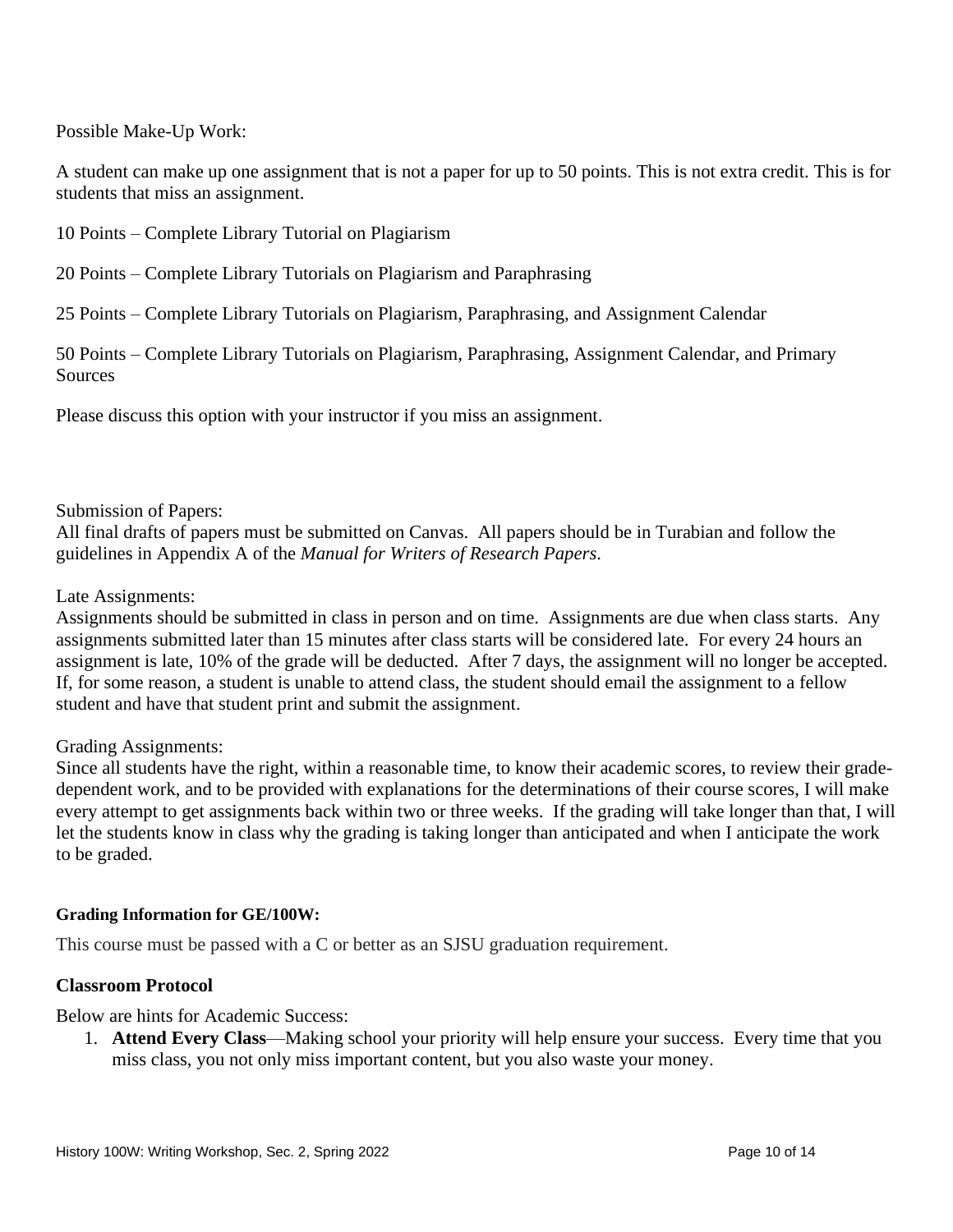- 2. **Learn from Your Mistakes and the Mistakes of Others**—If your papers are marked with the same continual mistake, take the initiative and find out what you are doing wrong and learn how you can fix it. Your instructor is always happy to help students who want to learn and improve. One days when the class has student presentations, pay attention and learn from other students' strong points and mistakes. This way, you will know what works and what doesn't work in different communication environments.
- 3. **Be Courteous to Other Students**—Please don't distract other students while on Zoom. Please mute your computer if you do not intend to speak to the whole class. Even if you are silent, any background noise around you can distract other students.
- 4. **Come to Class Prepared**—Do the reading assignments listed in the syllabus for the week they are assigned. If you have read the chapter before class, the lecture will make more sense and you will be able to ask inform questions. Most people learn best if they read information, then they hear the information, and then they do something, like take notes, with the information. Do yourself a favor and read the assigned reading.
- 5. **Submit your Assignments on Time**—A good way to get fired from a job is to not have important reports done well by the deadline. Think of this class as a work situation. The more work that you submit late or not at all, the more likely you are not to pass the class.
- 6. **Don't Suffer Silently**—If you are having problems with an assignment, a reading assignment, a presentation, or another student, please discuss this with the instructor as soon as possible. Don't want until the last few weeks of class to voice a concern. Problems that are solved early in the semester will alleviate stress later in the semester.
- 7. **Be in the Moment**—Please turn off your phones, tablets, laptops, and any other technology that might distract you from learning. These devices should only be used for academic purposes in class such as note taking, checking course materials when needed, or checking your electronic textbooks. You should not talk, listen, email, text, or browse on your technology in class. Be present, so you can learn.

## **University Policies**

Per [University Policy S16-9](http://www.sjsu.edu/senate/docs/S16-9.pdf) *(http://www.sjsu.edu/senate/docs/S16-9.pdf)*, relevant university policy concerning all courses, such as student responsibilities, academic integrity, accommodations, dropping and adding, consent for recording of class, etc. and available student services (e.g. learning assistance, counseling, and other resources) are listed on [Syllabus Information](http://www.sjsu.edu/gup/syllabusinfo/) web page (http://www.sjsu.edu/gup/syllabusinfo), which is hosted by the Office of Undergraduate Education. Make sure to visit this page to review and be aware of these university policies and resources.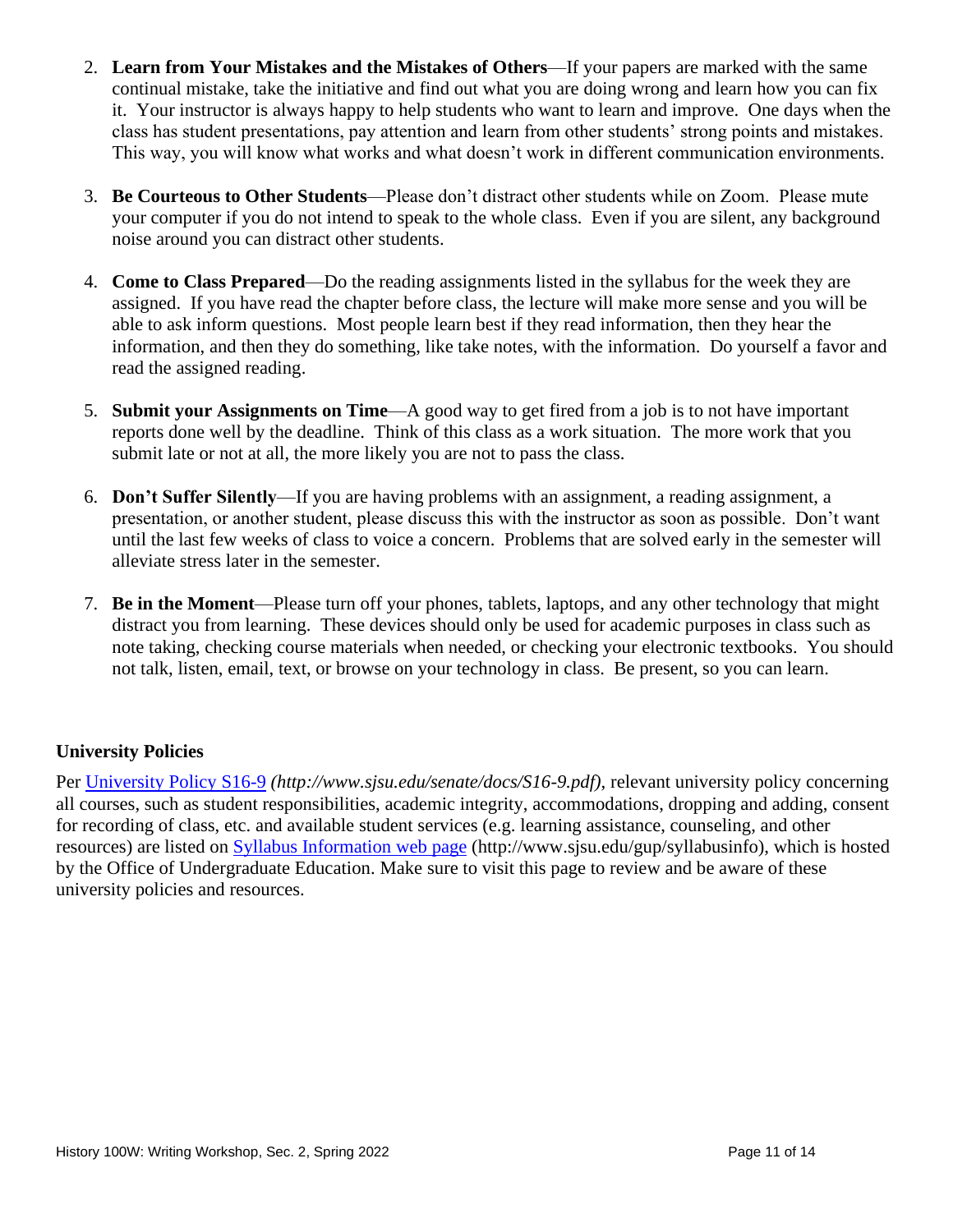# **History 100W/ History Writing Workshop, Sec. 2, Spring, 2022**

## **Course Schedule**

The following schedule is subject to change with fair notice. Students will be notified in class, by SJSU email, and under Canvas announcements of any changes.

#### **Course Schedule**

| <b>Week</b>    | <b>Date</b>            | <b>Topics, Readings, Assignments, Deadlines</b>                    |
|----------------|------------------------|--------------------------------------------------------------------|
| $\mathbf{1}$   | <b>Thurs</b><br>Jan 27 | <b>Introduction to Class</b>                                       |
|                |                        | <b>In-Class Writing Assignment</b>                                 |
|                |                        | Reading:                                                           |
|                |                        | Turabian, 1.1; 1.2                                                 |
|                |                        | A History of the Kings of Britain                                  |
| $\overline{2}$ | Tues                   | Lecture and Discussion: Review of History Writing Basics, Thesis   |
|                | Feb 1                  | Statements, Paragraphs, Topic Sentences                            |
|                |                        | Reading:                                                           |
|                |                        | Turabian, 2.1-2.4; 4.1-4.6                                         |
|                |                        | A History of the Kings of Britain                                  |
| $\overline{2}$ | <b>Thurs</b><br>Feb 3  | Lecture and Discussion: Citing, Paraphrasing, Summarizing, Quoting |
| $\overline{3}$ | Tues                   | <b>Private Appointments on Zoom-1</b>                              |
|                | Feb 8                  | Have Draft of Citation Assignment ready to share with me           |
|                |                        |                                                                    |
|                |                        | Reading:                                                           |
|                |                        | Turabian, 15.1-15.6; 25.1-25.3                                     |
| $\overline{3}$ |                        | A History of the Kings of Britain                                  |
|                | <b>Thurs</b><br>Feb 10 | <b>Private Appointments on Zoom-1</b>                              |
|                |                        | Have Draft of Citation Assignment ready to share with me           |
| $\overline{4}$ | Tues                   | <b>Private Appointments on Zoom-2</b>                              |
|                | Feb 15                 | Have Final of Citation Assignment and Draft of Thesis Statement    |
|                |                        | <b>Citation Assignment Due</b>                                     |
|                |                        | Reading:                                                           |
|                |                        | Turabian, 5.1-5.6; 6.1-6.3                                         |
|                |                        | A History of the Kings of Britain                                  |
| $\overline{4}$ | <b>Thurs</b>           | <b>Private Appointments of Zoom-2</b>                              |
|                | Feb 17                 | Have Final of Citation Assignment and Draft of Thesis Statement    |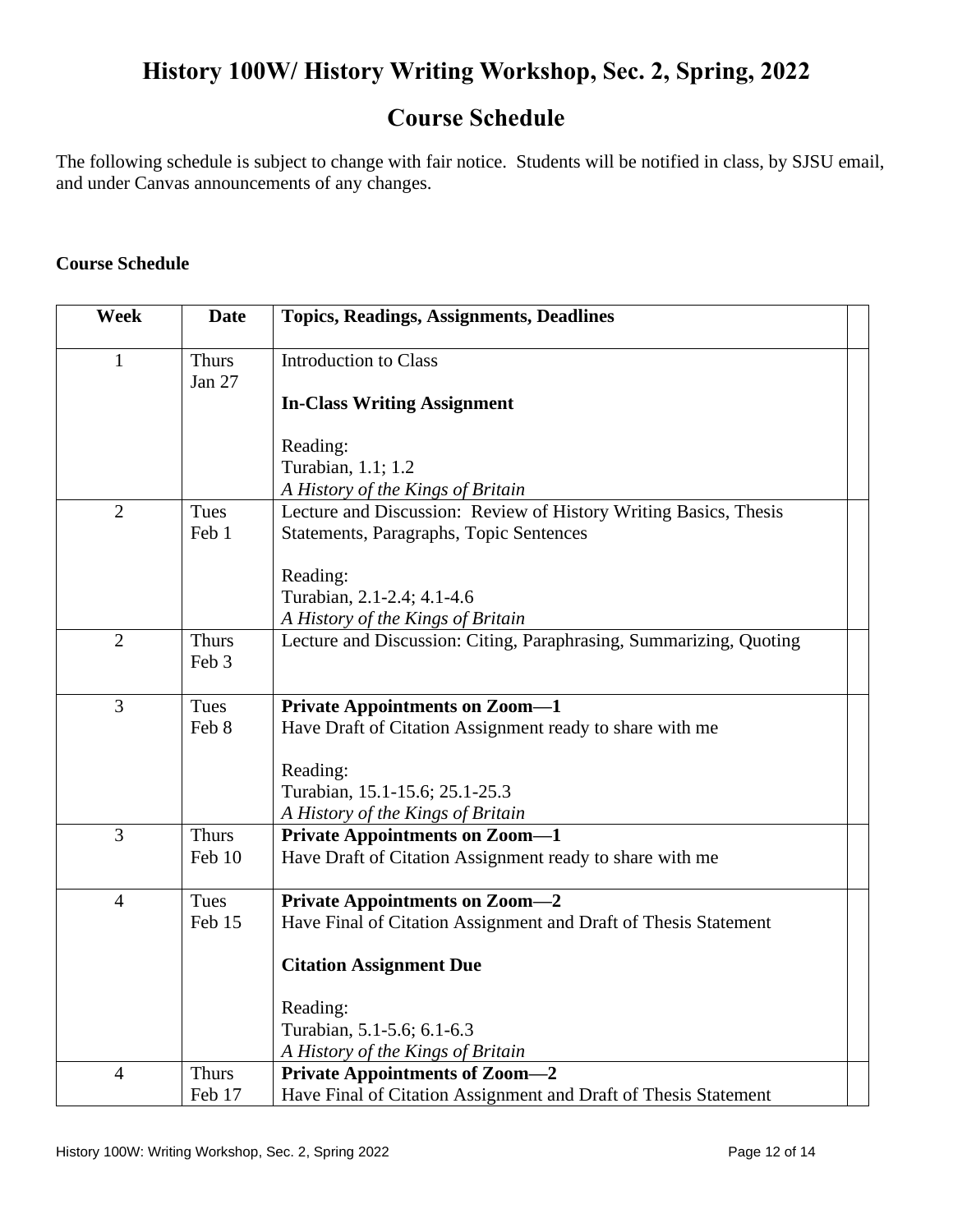| Week                | <b>Date</b>            | <b>Topics, Readings, Assignments, Deadlines</b>                      |
|---------------------|------------------------|----------------------------------------------------------------------|
|                     | Tues<br>Feb 22         | Peer Review of Thesis Statements in Class                            |
|                     |                        | <b>Thesis Statements for Paper 1 Due</b>                             |
|                     |                        | Reading:                                                             |
|                     |                        | Turabian, 7.1-7.9; 9.1-9.5                                           |
|                     |                        | Popol Vuh                                                            |
| 5                   | <b>Thurs</b><br>Feb 24 | Peer Review of Thesis Statements in Class                            |
| 6                   | Tues<br>Mar 1          | <b>Tentative Library Day</b>                                         |
|                     |                        | Reading:                                                             |
|                     |                        | Turabian, 10.1-10.3; 11.1-11.5<br>Popol Vuh                          |
| 6                   | <b>Thurs</b><br>Mar 3  | Peer Review of Outlines on Zoom                                      |
|                     |                        | <b>Extensive Outline Due for Paper 1</b>                             |
| $\overline{7}$      | Tues                   | <b>Private Appointments on Zoom-3</b>                                |
|                     | Mar 8                  | Have a copy of your Outline to Share with me                         |
|                     |                        | Reading:                                                             |
|                     |                        | Popol Vuh                                                            |
| $\overline{7}$      | <b>Thurs</b>           | <b>Private Appointments on Zoom-3</b>                                |
|                     | Mar 10                 | Have a copy of your Outline to Share with me                         |
| 8                   | Tues<br>Mar 15         | Lecture and Discussion of The Records of the Three Kingdoms in Plain |
|                     |                        | Language                                                             |
|                     |                        | Reading:                                                             |
|                     |                        | Popol Vuh                                                            |
| 8                   | <b>Thurs</b>           | Peer Review of Drafts of Paper 1                                     |
|                     | Mar 17                 |                                                                      |
|                     |                        | <b>Draft of Paper 1 Due</b>                                          |
| 9                   | Tues<br>Mar 22         | <b>Peer Review Thesis Statements</b>                                 |
|                     |                        | <b>Thesis Statement for Paper 2 Due</b>                              |
|                     |                        | Reading:                                                             |
|                     |                        | Popol Vuh                                                            |
| 9                   | <b>Thurs</b><br>Mar 24 | <b>Peer Review Thesis Statements</b>                                 |
|                     |                        | Paper 1 Due                                                          |
| <b>Spring Break</b> | Mar 26-                |                                                                      |
|                     | Apr 3                  | <b>SPRING BREAK</b>                                                  |
|                     |                        |                                                                      |
|                     |                        |                                                                      |